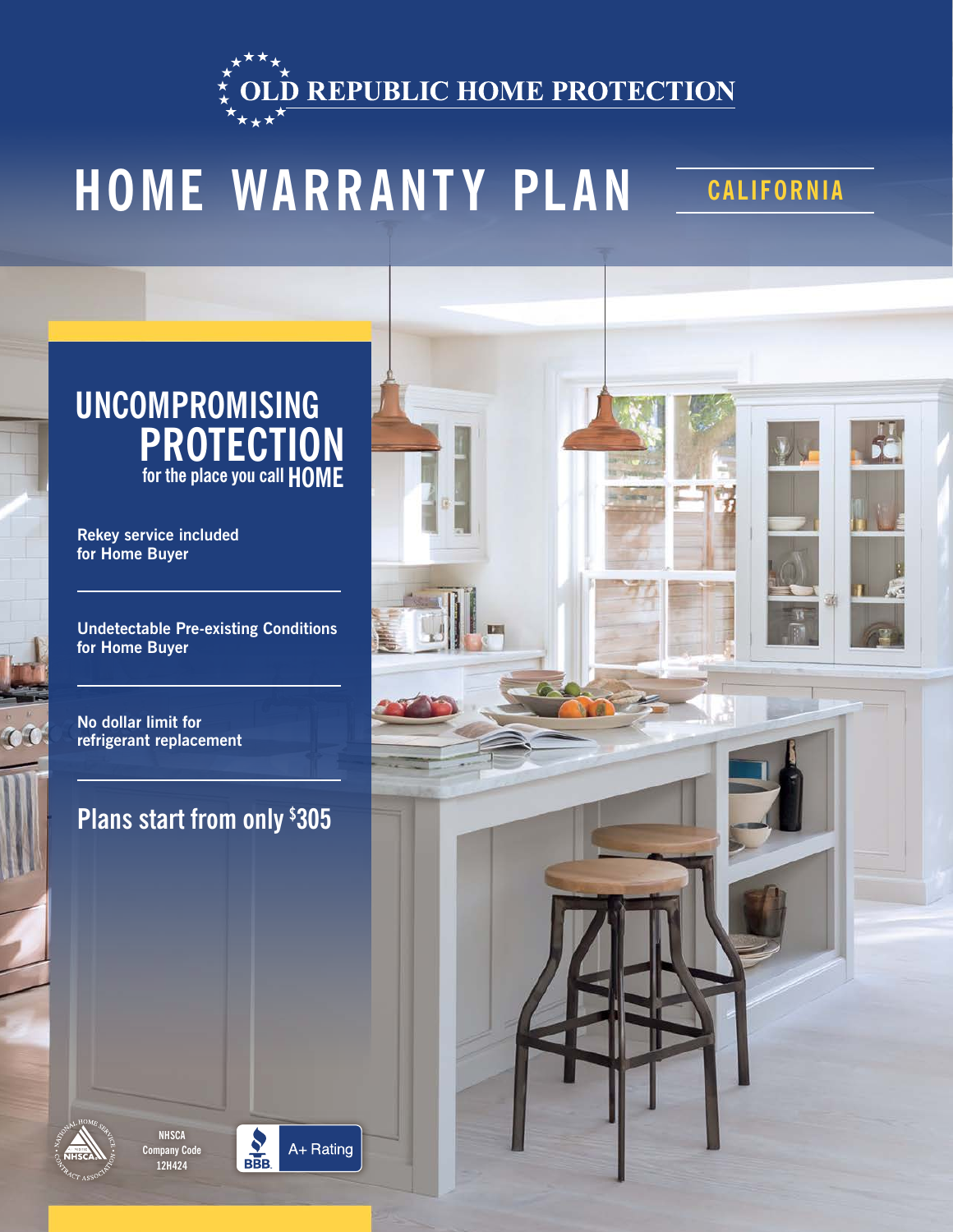# Home is where the heart is.

While you're building a lifetime of memories, Old Republic Home Protection keeps your home protected with our comprehensive home warranty plans.

### What is a Home Warranty?

Think of your systems and appliances like the heartbeat of your home, working in the background to support your lifestyle. When they malfunction, you can rest easy knowing that we are there for you with comprehensive repair and replacement coverage.

#### **What could you pay without a home warranty?\***

|                       | Cost to Repair | Cost to Replace |
|-----------------------|----------------|-----------------|
| <b>Heating System</b> | \$273          | \$5,600         |
| Air Conditioning      | \$316          | \$5,030         |
| Water Heater          | \$175          | \$3,015         |
| Oven / Range          | \$288          | \$9,855         |
| Refrigerator          | \$318          | \$4,963         |
| Washer / Dryer        | \$236          | \$1,796         |
| Plumbing              | \$195          | \$2,680         |

Safeguard what matters most with a home warranty from Old Republic Home Protection. Every home is unique, which is why we offer plans that can be custom-fit to meet the specific needs of home sellers and buyers.

#### **Home seller benefits**

- •Homes may sell faster and for a higher price
- •Attract better offers and increase buyer confidence
- •Provide after-sale liability protection

#### **Home buyer benefits**

- •Request service 24 hours a day, 365 days a year
- •Peace of mind knowing you're protected against unexpected home repair costs
- •Our network of service providers takes the guesswork out of choosing a technician

\*Some items listed may be Optional Coverage. Costs shown are average costs based on actual invoices paid by ORHP in 2019. Costs may vary in your area. See Plan details for terms and conditions of coverage.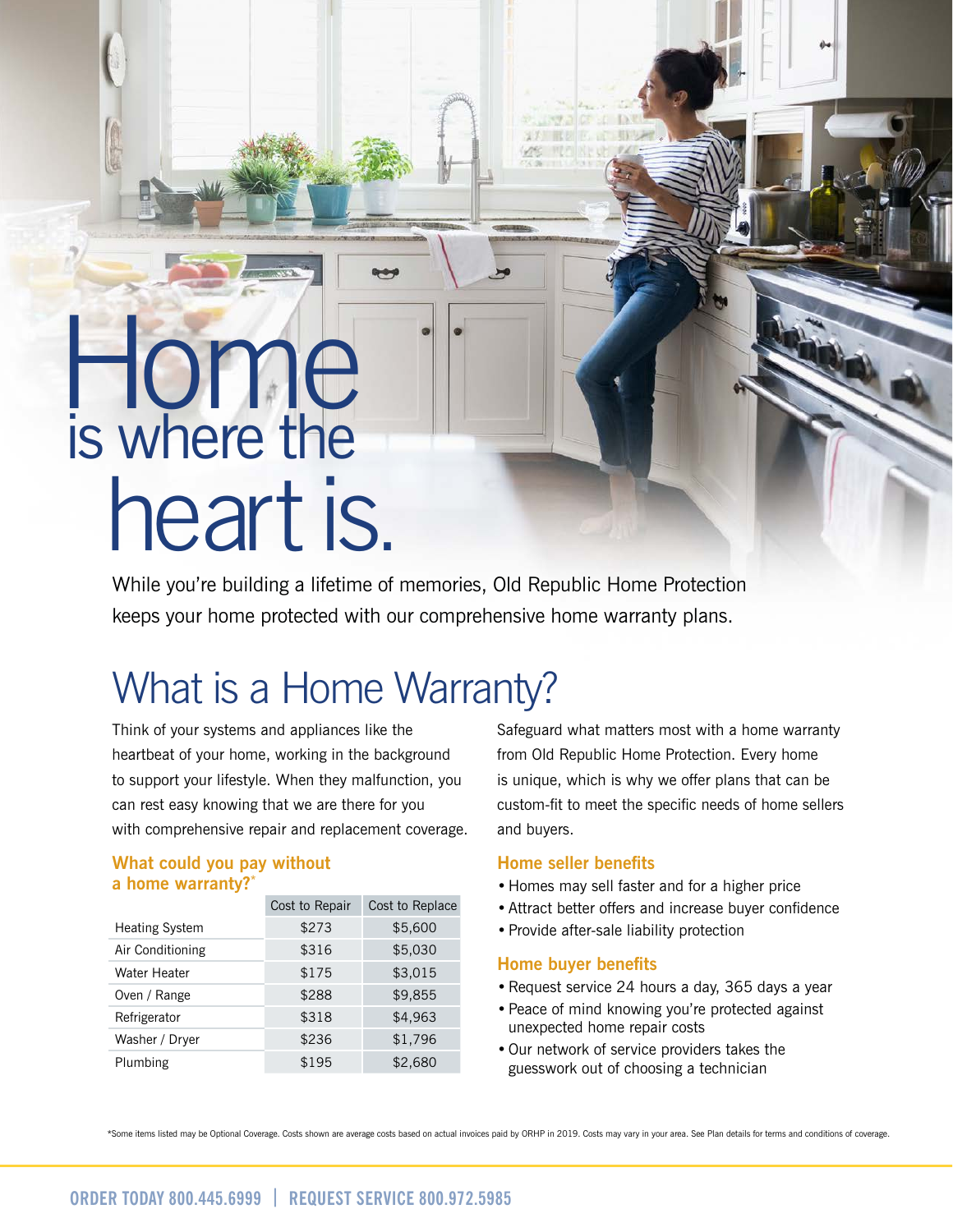### Home Warranty Advantages



#### **Protect your budget**

Save money on the repair or replacement of your covered home system and appliances.



### **Reduce stress, save time**

Let us find an experienced technician for you, so you can focus on more important things.



#### **We're always open!**

When a covered item fails. request service online or by phone. Anytime. Day or night.

### The Old Republic Difference



**Employees 600<sup>+</sup>** Proud to be "People Helping People"

#### **A PROUD HERITAGE DEPENDABLE SERVICE A GREAT REPUTATION**







### **600,000+** work orders processed in 2019



### Our Promise

We realize that behind every service request there are real people with busy lives and pressing needs. We're committed to providing effective, efficient solutions so you can celebrate the joy of homeownership!

**We Care.** We handle claims on a case-by-case basis: fast, friendly, efficiently. **We Listen.** We understand there is a human side to home warranties. **We're Dependable.** We want to give solutions, not excuses. **We're Helpful and Sincere.** We take pride in the service we offer. We Know the difference between "company policy" and "customer service." **We Set the Premier Example.** We offer comprehensive coverage and quality service at reasonable rates.

**Our Goal** is to create a positive difference in your life.

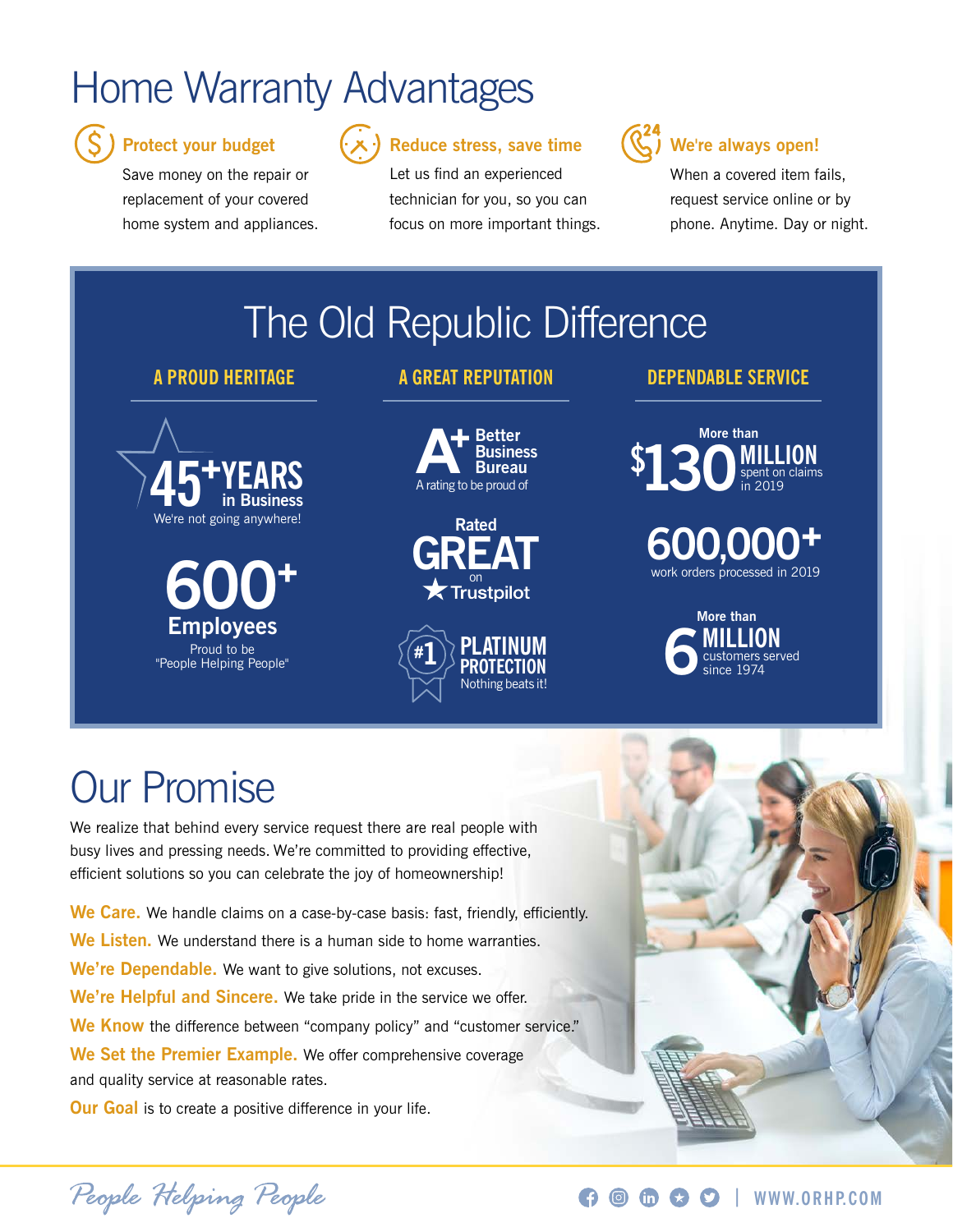# Standard Coverage

This section of the Plan outlines Standard Coverage by trade. Please note: Universal exclusions and limitations of liability apply. **Standard Coverage is for the Home Buyer. With the Seller's Coverage Option selected, Standard Coverage applies to the Home Seller, unless otherwise indicated.** In this document, Old Republic Home Protection Company, Inc. will hereinafter be referred to as "we, us, our, ORHP." The Home Seller/Home Buyer/Plan Holder will hereinafter be referred to as "you, your."

Coverage subject to Terms and Conditions of Coverage summarized herein, and will be contained in the Plan Contract to be sent to Home Buyer upon payment of Plan fee.

#### **Heating System/Ductwork Coverage**✦

All components that affect the heating operation of the unit, including the primary gas, oil, or electric heating system $\blacklozenge$ , built-in wall or floor heater, heat pump $\blacklozenge$ , mini-split ductless systems, thermostat, ductwork, accessible heat pump refrigerant lines, leaks or stoppages in accessible condensate drain lines. If necessary, as part of a covered replacement, we will upgrade a heat pump system to federally mandated HSPF standards.

Coverage is available for heating systems with capacity not exceeding five (5) tons per unit. There is no limit to the number of covered heating units. For heat pumps and heat pump package units: Air Conditioner/Cooler also applies.

**NOT COVERED:** Timers/clocks that do not affect the heating/cooling operation of the unit; vents; flues; fuel storage tanks; freestanding/window units; cable heat; zone controls and respective equipment; secondary drain pan; duct insulation; dampers; filters; diagnostic testing of, locating, and/or repairing leaks in ductwork (as required by any federal, state or local regulation, or when required due to the installation or replacement of system equipment); fireplaces and key valves; grain, wood, or pellet stoves (even if primary source of heat); use of cranes or other lifting equipment to repair or replace units/system components; electronic air filters/cleaners; humidifiers and respective equipment; chillers and respective equipment; condensate drain pump; inaccessible heat pump refrigerant/condensate lines; Smart Vents and the like. Coverage does not apply if the system is undersized relative to the square footage of the area being heated/cooled.

#### **Limited Pest Control Coverage**

Treatment within the interior of the main foundation of the home and garage for the following pests:

| • Ants                  | • Centipedes | • Clover Mites | • Crickets   | • Earwigs | • Mice    |  |
|-------------------------|--------------|----------------|--------------|-----------|-----------|--|
| • Millipedes • Pillbugs |              | • Roaches      | • Silverfish | • Sowbugs | • Spiders |  |

**NOT COVERED:** Fire/pharaoh/carpenter ant varieties; continuous treatment programs; cost to fumigate, including tenting the home; rodent proofing; German roaches; bed bugs.

#### **Plumbing Coverage**

- Drain line stoppages $\blacklozenge$  which can be cleared with sewer cable through an accessible, existing ground level cleanout (main line) or removable p-trap (branch line), or with hydrojetting if stoppage cannot be cleared with sewer cable (unless stoppage is due to roots).
- Water, supply/drain, gas, or sewer vent pipe leaks or breaks (including polybutylene)
- Toilet tanks, bowls, flushing mechanisms, and wax ring seals
- Water heater $\blacklozenge$  (including tankless, power vent, and direct vent unit)
- Built-in jetted bathtub motor, pump, and air switch assemblies
- Shower and bathtub valves, including diverter valves
- Recirculating pump Built-in instant hot/cold water dispenser
- Garbage disposal Risers
- Stop and waste valves ♦ Angle stops and gate valves
- 
- 
- Water pressure regulator **•** Built-in sump pump (for ground water only)

**NOT COVERED:** Fixtures; bidets and remotes; faucets; Roman tub valves/faucets; showerheads, handles, arms; hose bibbs; multi-valve manifolds and other attachments to pipes; gas log lighter; toilet lids and seats; water heater vents and flues; shower pans; stoppages due to roots or foreign objects; leaks/damage caused by roots; stoppages that cannot be cleared with cable or hydrojetting; flow restrictions in supply lines; water heater heat pump attachment; holding, storage or expansion tanks; bathtub jets; tub spout or tub spout diverter; shower towers; thermostatic valves; spray arms; basket strainer; fire suppression systems; pop-up assemblies; noises or odors without a related malfunction; caulking or grouting; inadequate or excessive water pressure. In the event of a stoppage: access to drain lines from vent; removal of toilet; costs to locate, access, or install a ground level clean-out; stoppages in supply lines or drain lines for sprinkler, irrigation, landscape and pool/spa equipment; washer boxes.

- **NOTE:** 1. Toilet tanks and bowls replaced with white builder's standard.
	- 2. Valves replaced with chrome builder's standard.

#### **Electrical Coverage**

Light switches, electrical outlets, main electrical panel/sub panel $\blacklozenge,$  meter base/socket/ pedestal  $\blacklozenge$ , breakers $\blacklozenge$ , fuses $\blacklozenge$  and interior wiring, bath exhaust fans, ceiling fans, attic fans, whole house fans.

**NOT COVERED:** Light fixtures, including those on ceiling fans; bulbs; ballasts; heat lamps; doorbells; telephone, audio, video, computer, intercom, and alarm security wiring and systems; low voltage relay systems; smoke detectors; power surges; remote controls; vents; light sockets; meter.

#### **Garage Door Opener Coverage**

All components of the garage door opener that affect the opening and closing function.

**NOT COVERED:** Garage doors; hinges; springs; remote transmitters; key pads; light sockets; door cables; balancing the door; rollers.

#### **Central Vacuum Coverage**

Power unit, including motor and electrical components; dirt canister.

**NOT COVERED:** Attachments; removable components; accessories; hoses; vents; stoppages.

**Rekey Service** Coverage for Home Buyer Only.

Rekey Service is available one time during the term of the Plan and includes the rekey of up to 6 keyholes (including deadbolts) and 4 copies of the key.

**NOT COVERED:** Sliding doors; garage door openers; replacement of deadbolts, knobs, or associated hardware; broken or damaged locks; padlocks; gate, window, file cabinet, safe, desk, or mailbox locks; or any other services provided by a locksmith.

**NOTE:** You will be responsible for payment directly to the locksmith for any additional services.

 $\overline{\blacklozenge}$  We cover items located on the exterior or outside of the home that service only the main home or other structure we cover.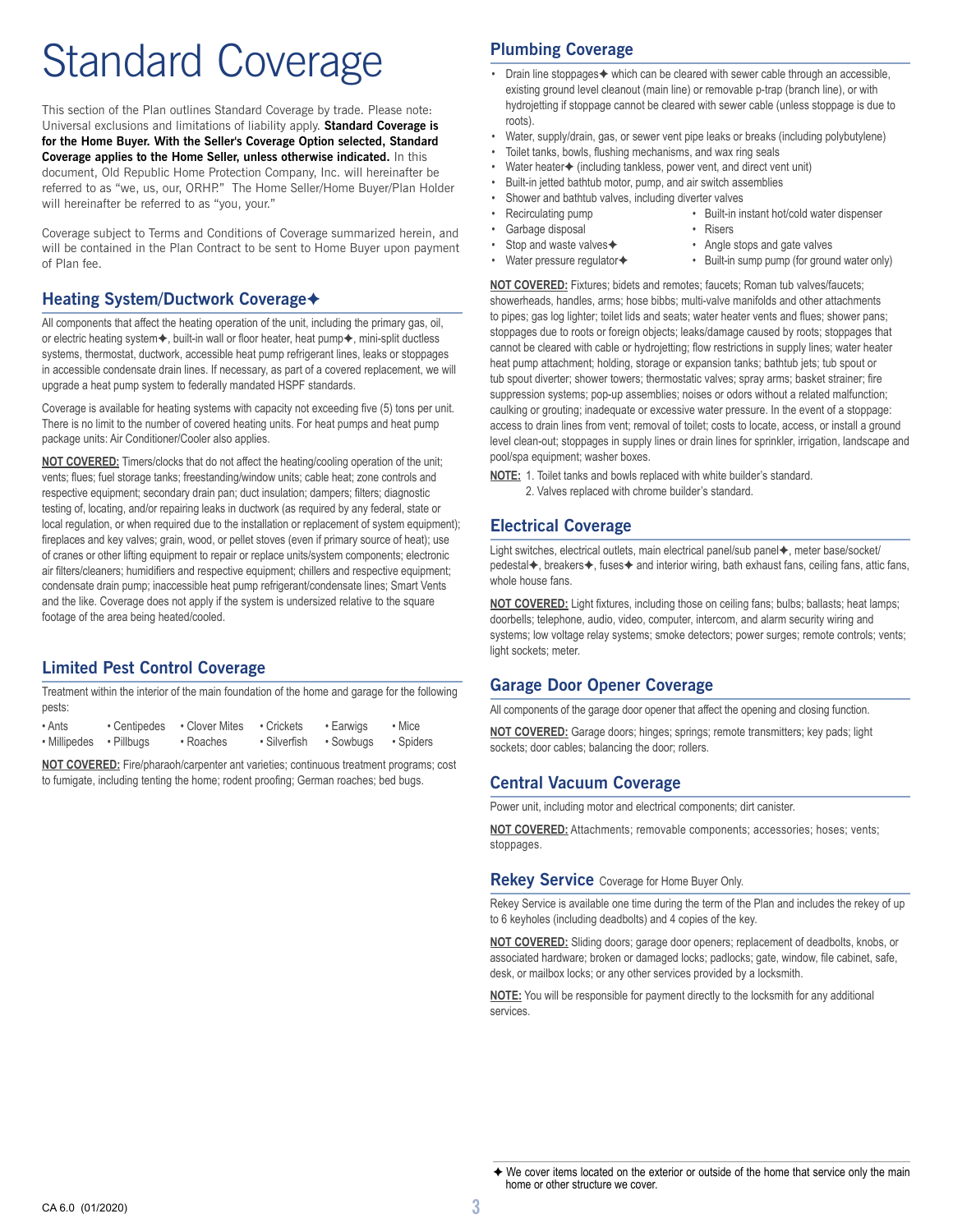#### **Appliance Coverage**

All components that affect the primary functional operation of the unit.

**Dishwasher** 

Trash Compactor

Kitchen Exhaust Fan

Oven, Range, Cooktop, Built-in Microwave Oven

**NOT COVERED ON ALL APPLIANCES:** Baskets; detachable components; dials; door glass; drawers; filters; flues; halogen unit; handles; interior lining; knobs; light sockets; light switches; lights; lock and key assemblies; magnetic induction cooktop and respective equipment; microwave/cooktop drawer or range drawer combination unit; pans; portable or freestanding microwave; racks; refrigerator/oven combination unit; rollers; runner guards; sensi-heat burners; shelves; timers and clocks that do not affect the functioning of the appliance; trash compactor buckets; trays; trim kits; vents.



| <b>COVERAGE PLAN LIMITS:</b> |  |
|------------------------------|--|
|                              |  |

| ALL HOME WARRANTY PLANS HAVE LIMITS TO COVERAGE. WE HAVE CLEARLY IDENTIFIED OUR<br>LIMITS FOR YOUR CONVENIENCE. FOR MULTI-UNIT DWELLINGS, LIMITS ARE PER DWELLING. |                                              |  |
|--------------------------------------------------------------------------------------------------------------------------------------------------------------------|----------------------------------------------|--|
| ACCESS, DIAGNOSIS, REPAIR AND/OR REPLACEMENT OF THE FOLLOWING<br><b>ITEMS ARE LIMITED AS FOLLOWS:</b>                                                              | <b>DOLLAR LIMIT</b><br><b>PER PLAN TERM:</b> |  |
| <b>DURING SELLER'S COVERAGE:</b>                                                                                                                                   |                                              |  |
| When Optional Seller's Coverage selected: Heating, Ductwork, A/C (including<br>water heater/heating combination units)                                             | \$.<br>500                                   |  |
| Ultimate Protection increases A/C limit to                                                                                                                         | \$1,500                                      |  |
| Plumbing pipe leaks in water, drain or gas lines located under, encased in, or<br>covered by, concrete (slab leaks). Plumbing pipe leaks in polybutylene piping    | \$1,500                                      |  |
| Appliance Limit (Per appliance)                                                                                                                                    | \$5,000                                      |  |
| <b>DURING BUYER'S COVERAGE:</b>                                                                                                                                    |                                              |  |
| Diesel, oil, glycol, hot water, steam, radiant, geothermal, high velocity, water<br>cooled and water-sourced systems, and water heater/heating combination units   | \$1,500                                      |  |
| <b>Platinum Protection increases limit to</b>                                                                                                                      | \$2,500                                      |  |
| Ductwork, air transfer systems                                                                                                                                     | \$1,000                                      |  |
| Plumbing pipe leaks in water, drain or gas lines located under, encased in, or<br>covered by, concrete (slab leaks). Plumbing pipe leaks in polybutylene piping    | \$1,500                                      |  |
| Appliance Limit (Per appliance)                                                                                                                                    | \$5,000                                      |  |

#### **INCREASE YOUR COVERAGE**

### Ultimate Protection

(Available to Home Seller/Buyer)

Includes Standard Coverage, Air Conditioner (No A/C needed? Swap for

Kitchen Refrigerator), PLUS these enhancements:

**1) Plumbing:** faucets, showerheads, and shower arms replaced with chrome builder's standard. Interior hose bibbs. **Toilet replacement up to \$600 per toilet, per occurrence**. Reverse osmosis water filtration faucet/tap only covered with purchase of optional Water Softener Coverage.

#### **2) Heating System:**

- a) disposable filters, costs related to refrigerant recapture, reclaim, and disposal when required
- for diagnosis, repair, or replacement of heat pumps. b) Provide **up to \$250 per occurrence** for the use of **cranes** to complete a heating repair/replacement.
- **3)** Water Heater: expansion tanks $\triangle$ .
- **4) Dishwasher:** baskets, rollers, racks, runner guards.
- **5) Oven/Microwave/Range/Cooktop:** racks, handles, knobs, interior lining.
- **6) Trash Compactor:** lock and key assemblies, buckets.
- **7) Smoke Detector:** both battery operated and hardwired systems.
- **8) Garage Door Opener:** hinges, springs, remote transmitters, key pads.
- **9) Only With Purchase of Ultimate and Air Conditioner Coverage for Home Buyer:**
- a) disposable filters, condensate drain pumps, secondary drain pans, window units, and costs related to refrigerant recapture, reclaim, and disposal when required for diagnosis, repair, or replacement.
- b) Provide **up to \$250 per occurrence** for any cost related to the use of **cranes** to complete an A/C repair/replacement.
- **10) Other Enhanced Coverage included in Ultimate Protection:** When required to render a covered repair or replacement, we will:
- a) Provide **up to \$250 per Plan** to correct **code violations.**
- b) Provide **up to \$250 per occurrence** for required **permits.**
- c) Provide **up to \$100 per occurrence** for **haul away** of a covered appliance, system, HVAC component, or water heater when replacing that covered appliance, system, or component.
- d) Correct an **improper installation/repair/modification** of a system, or appliance, or correct any **mismatch** condition in terms of capacity/efficiency in order to ensure system operational compatibility and functionality. Coverage does not apply if the system is undersized relative to the square footage of the area being heated/cooled. All other terms and conditions of the Plan apply. If the improper installation/repair/modification or mismatch condition is in violation of a code requirement, see 10a above.
- **11) Only With Purchase of Ultimate and Air Conditioner Coverage for Home Seller:** We will provide access, diagnosis, repair or replacement of the air conditioner/cooler during the listing period, including Ultimate Protection enhancements/limits as outlined above. Maximum combined aggregate limit for all heating/ductwork/air conditioner/cooler repairs or replacements, and related services (e.g. haul away, permits), during the listing period is \$1,500. Maximum amount for the heating/ductwork portion of this coverage remains at the Standard Plan Coverage limit of \$500.

### Platinum Protection **MOST COMPREHENSIVE COVERAGE AVAILABLE**

#### (Available to Home Buyer Only)

Includes Standard Coverage, Air Conditioner (No A/C needed? Swap for Kitchen Refrigerator), Ultimate Protection, PLUS these enhancements:

- **1) Plumbing items:** tub spouts (replaced with chrome builder's standard), tub spout diverter, basket strainer.
- **2) Other Enhanced Coverage included in Platinum Protection:** When required to render a covered service, we will:
- a) Provide **up to \$250 per Plan** to clear stoppages due to roots or toward removal of toilets or other access to clear a stoppage, including cost to install a ground level cleanout. NOT COVERED: Collapsed or broken lines outside the main foundation; excavation.
- b) Provide **up to \$1,000 per Plan** to make necessary duct, plenum, electrical, plumbing, and carpentry **modifications**, including necessary relocation of covered equipment and/or the correction of code violations to affect a covered repair/replacement. NOT COVERED: Restoration of any wall, ceiling, or floor coverings, cabinets, counter tops, tile, paint, or the like. We do not provide coverage to remove or install non-related systems, appliances, or equipment in order to render a covered repair or replacement.
- c) Increase the Standard Plan limit per Plan term by **\$1,000 (\$2,500 in total)** for the repair/ replacement of diesel, oil, glycol, hot water, steam, radiant, geothermal, high velocity, water cooled and water-sourced heating and air conditioning systems.
- d) For items under **Manufacturer's Warranty:** We provide coverage for labor and other specified costs for covered repairs/replacement, but not for equipment or component costs covered by an existing manufacturer/distributor/other warranty.
- e) Provide **up to \$500 per Plan** toward **zone controls** and respective equipment.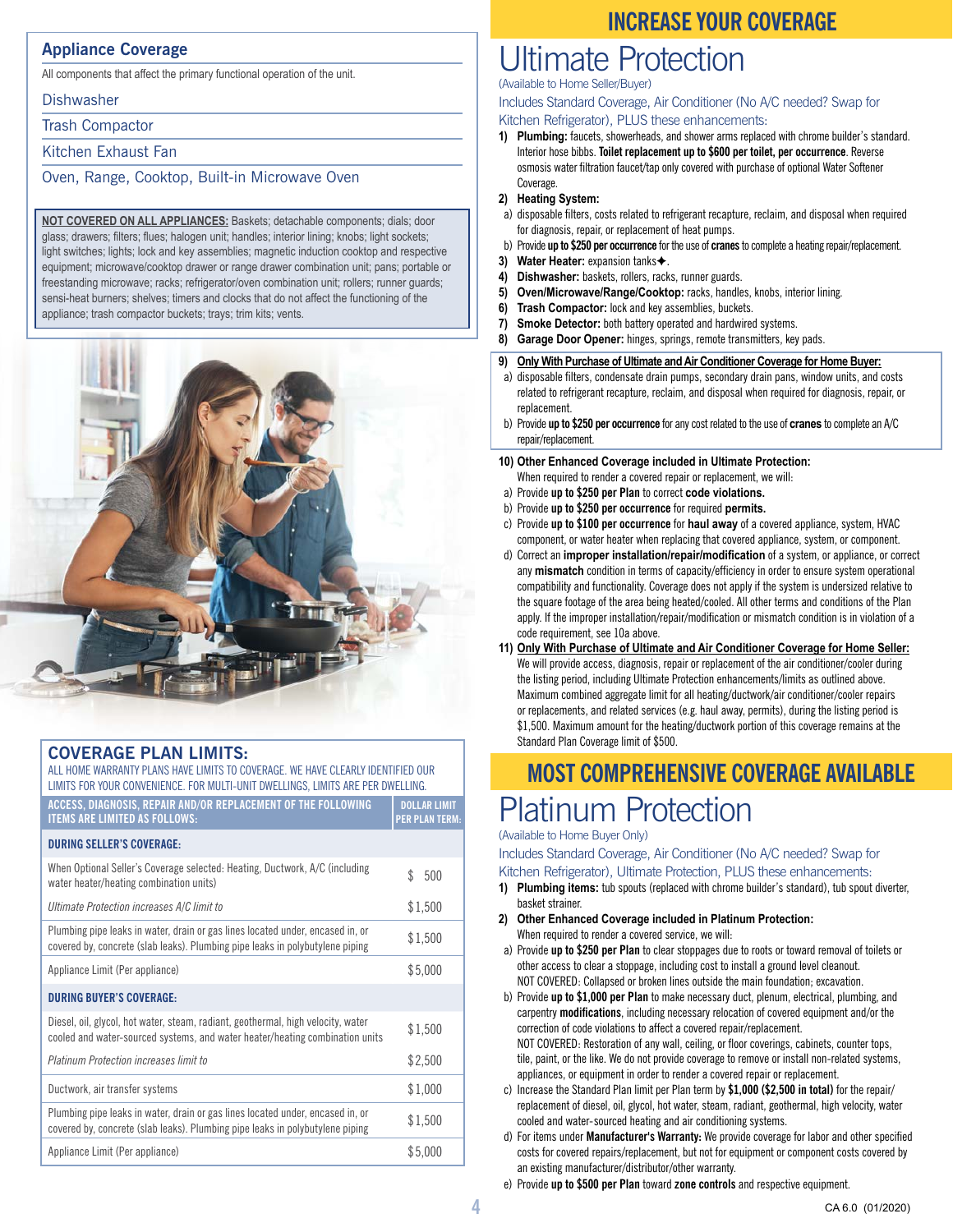### **Optional** Home Buyer Coverage

Since every home is different, Optional Coverage outlined in this section is available to meet the needs of your specific home. Optional Coverage may be added at any time prior to close of sale and up to 60 days after close of sale. For homes not going through a Real Estate transaction, Optional Coverage cannot be added after the initial payment of Plan fee. Optional Coverage not selected will be unavailable at time of renewal. Please note: Universal exclusions and limitations of liability apply.

#### Air Conditioner/Cooler◆ (For ductwork, see Heating System Coverage) \$ 80

All components that affect the cooling operation of the unit, including the central air conditioner, wall or through the wall air conditioner and evaporator cooler (including primary drain pan), mini-split ductless systems, condenser (including compressor), evaporator coil/air handler, thermostat, accessible refrigerant lines, leaks or stoppages in accessible condensate drain lines, metering device (e.g., evaporator coil piston or thermal expansion valve).

**When a condenser has failed and replacement is necessary, in order to maintain system operational compatibility and operating efficiency that meets or exceeds that of the original equipment, we will replace any covered component as well as modify the plenum, indoor electrical, air handling transition, duct connections, and the installation of metering devices, as necessary.**

Coverage is available for cooling systems with capacity not exceeding five (5) tons per unit. There is no limit to the number of covered air conditioning units.

**NOT COVERED:** Gas air conditioning units; portable units; zone controls and respective equipment; window units; cooler pads; secondary drain pan; use of cranes or other lifting equipment to repair or replace units/system components; chillers and respective equipment; condensate drain pump; failures caused as a direct result of previous sealant or alternative refrigerant use; inaccessible refrigerant/condensate lines; refrigerant recapture, reclaim, and disposal; vents; flues; Smart Vents and the like. Coverage does not apply if the system is undersized relative to the square footage of the area being heated/cooled.

#### **Pre-Season HVAC Tune-Up \$ 25**

We will perform one A/C Pre-Season Tune-up between February and April and one Heating System Pre-Season Tune-up between September and November. You are responsible for requesting the tune-up during the pre-season period.

Maintenance tune-ups are provided for one unit. A Trade Call Fee is due for each seasonal tune-up requested. If you would like additional units tuned-up, you are responsible to pay the Service Provider directly for each additional unit. If covered service beyond the tune-up is required, an additional Trade Call Fee is due.

Calibrate thermostat, test temperature split, check refrigerant levels & system pressures and add refrigerant if necessary, perform amp draw on condenser coils and clean if necessary, check the evaporator motor and compressor, check contactors, check accessible condensate lines for leaks, clean or replace filters (owner supplied), clean & tighten electrical connections, test capacitors, and check heating operation, inspect pilot system, test safety switches, test limit switches, and clean burners.

**NOT COVERED:** Filters; clearing of condensate line stoppages; evaporator/indoor coil cleaning, including acid cleaning; cleaning or unclogging services required to correct problems related to lack of maintenance.

#### **BUYER'S OPTIONAL COVERAGE PLAN LIMITS:**

(WITH PURCHASE OF APPROPRIATE OPTION)

ALL HOME WARRANTY PLANS HAVE LIMITS TO COVERAGE. WE HAVE CLEARLY IDENTIFIED OUR LIMITS FOR YOUR CONVENIENCE.

| ACCESS, DIAGNOSIS, REPAIR AND/OR REPLACEMENT OF THE FOLLOWING<br><b>ITEMS ARE LIMITED AS FOLLOWS:</b> | <b>DOLLAR LIMIT</b><br><b>PER OPTIONAL</b><br><b>COVERAGE</b><br><b>PLAN TERM:</b> |
|-------------------------------------------------------------------------------------------------------|------------------------------------------------------------------------------------|
| Salt Water Circuit Board and Cell                                                                     | \$1,500                                                                            |
| Ornamental Fountain Motor/Pump                                                                        | \$.<br>500                                                                         |
| Solar Pool and/or Spa Components                                                                      | \$1,000                                                                            |
| Solar Hot Water System Equipment                                                                      | \$1.000                                                                            |
| Limited Roof Leak Repair                                                                              | \$1,000                                                                            |
| Outdoor Kitchen                                                                                       | \$1,000                                                                            |
| Kitchen Refrigerator/Washer/Dryer (Per appliance)                                                     | \$5,000                                                                            |
| Additional Refrigeration Units (In Total)                                                             | \$1,000                                                                            |
| Water Softener/RO Filtration System                                                                   | \$.<br>500                                                                         |
| Well Pump and/or Booster Pump                                                                         | \$1.500                                                                            |
| Enhanced Slab Leak Limit (\$1,000)/External Plumbing (\$1,000)                                        | \$2,000                                                                            |
| Septic System/Sewage Ejector Pump                                                                     | 500                                                                                |

#### **Swimming Pool/Spa Equipment including Salt Water Circuit Board and Cell**✦ **\$170**

No additional charge if separate equipment.

Above ground level and accessible working parts and components of heating and filtration system, including heater, motor, filter, filter timer, diatomaceous filter grid, pump, gaskets, timer, backwash/flush/check valve, pool sweep motor and pump/booster pump, above ground plumbing pipes and wiring, control panel. Coverage also includes spa blower, salt water circuit board and cell.

**NOT COVERED:** Remote control panel and switches; air switches; water chemistry control equipment and materials (e.g., chlorinators, ionizers, ozonators, etc.); disposable filtration mediums (sand, diatomaceous earth, filter cartridges, etc.); skimmer; heat pump; valve actuator motor; salt; cleaning equipment including pop-up heads, turbo valves, pool sweeps; swim jet/resistance pool and respective equipment; damage or failure as a result of chemical imbalance; underground water, gas, and electrical lines; lights, jets; ornamental fountain motors and pumps; power center; electronic or computerized control boards that are part of a remote or automated management system (e.g., Aqualink, Compool, or the like) and any respective equipment; liners; overflow/negative edge/infinity pool motor and effects pump; inflatable pool/spa equipment.

#### **Ornamental Fountain Motor/Pump**✦ **\$100**

Including pond and pool fountains; cost per fountain.

Motor and pump assembly. Multiple motors/pumps contained within each fountain will be covered, including overflow/negative edge/infinity pool motor and effects pump.

**NOT COVERED:** Water piping; electrical lines or controls; filters; filter media and cartridges.

#### **Solar Pool and/or Spa Components**✦ **\$250**

Only available with Pool/Spa Equipment Coverage.

All above ground parts including pump, valves, solar panels, controller, and tank.

**NOT COVERED:** Pipe insulation; mounting brackets; passive solar heating and cooling systems.

#### **Solar Hot Water System Equipment**✦ **\$250**

All above ground parts including pump, valves, solar panels, controller, and tank.

**NOT COVERED:** Pipe insulation; mounting brackets; passive solar heating and cooling systems.

#### **Limited Roof Leak Repair \$100**

The repair of specific leaks that occur in the roof located over the occupied living area of the main dwelling (excluding garage), provided the leaks are the result of rain and/or normal wear and deterioration and the roof was watertight and in good condition on the effective date of the Plan.

**NOT COVERED:** Gutters; drain lines; flashing; skylights; patio covers; scuppers; glass; sheet metal; roof mounted installations; leaks that occur in a deck or balcony when deck or balcony serves as the roof of the structure below; leaks that result from or that are caused by roof mounted installations; improper construction or repairs; missing or broken roof shingles or tiles; damage caused by persons walking or standing on the roof; failure to perform normal maintenance to roof and gutters; improper installation; leaks manifested prior to the effective date of the Plan.

**NOTE:** An actual water leak must occur during the coverage period for coverage to apply under this Plan. If the area of the roof that is leaking has deteriorated to such an extent that the leak cannot be repaired without partial replacement of the roof, the company's obligation is limited to the cost of repair if such leak had been repairable. In the event the roof has exceeded its life expectancy and must be replaced, this coverage will not apply.

◆ We cover items located on the exterior or outside of the home that service only the main home or other structure we cover.

CA 6.0 (01/2020) **5**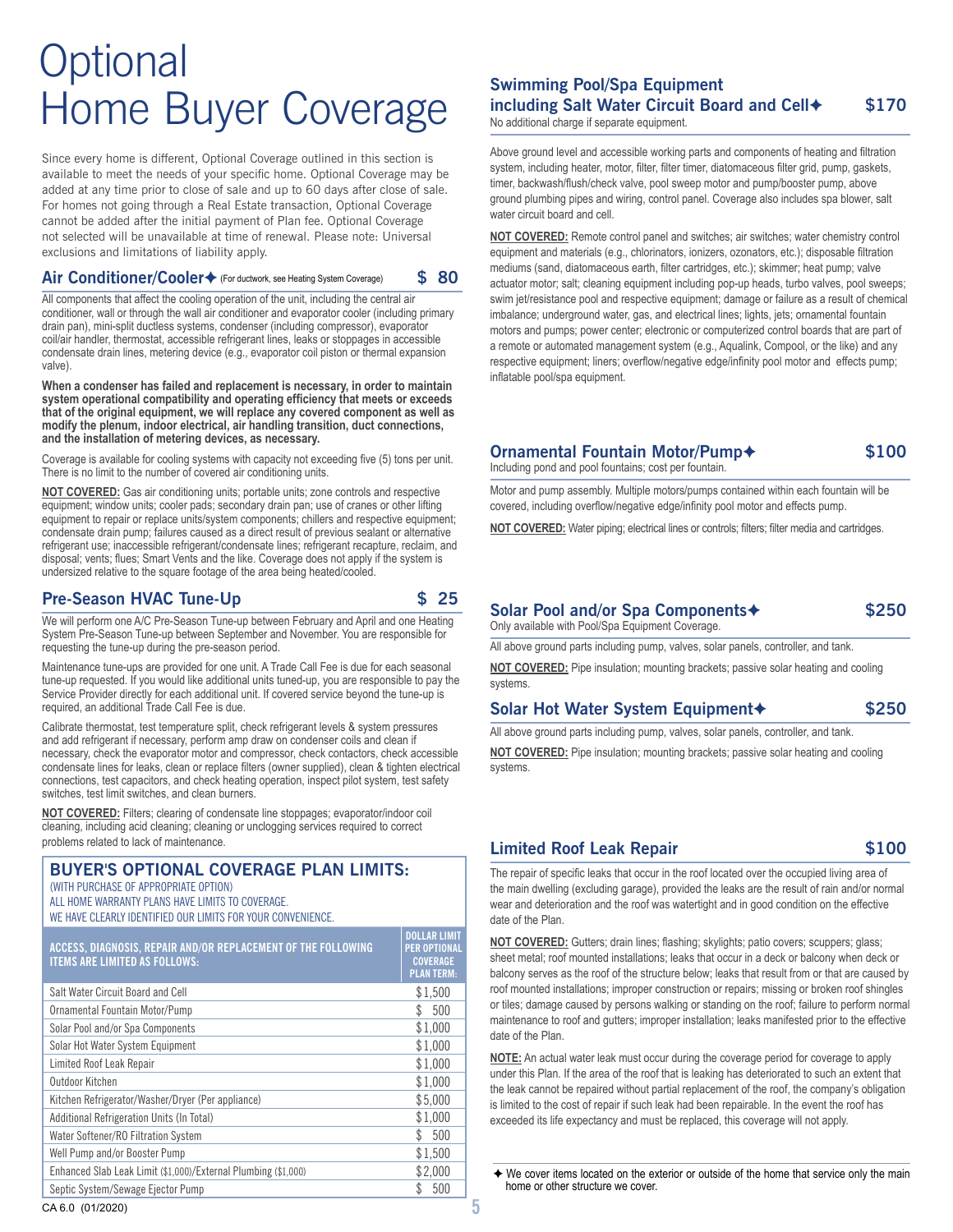#### **Outdoor Kitchen**✦ **\$125**

All parts and components that affect the operation of the outdoor kitchen, limited to: ice maker, refrigerator, wine refrigerator, and freezer (not to exceed six cubic feet each). Coverage also includes plumbing and electrical that serve the outdoor kitchen only, limited to: above ground plumbing pipes (water/supply/drain/gas), drain line stoppages, faucet, garbage disposal, above ground wiring/outlets, and ceiling fan.

**NOTE:** Faucet replaced with chrome builder's standard.

**NOT COVERED:** Unless mentioned as covered, all Standard Coverage and Additional Refrigeration Units Coverage exclusions apply.

#### **Washer/Dryer (Per Set)**✦ **\$ 80**

All components that affect the washing or drying operation of the unit, including belts, pump, motor, tub, timer, drum, thermostat, transmission, heating element, control board and touch pad, rollers.

**NOT COVERED:** Plastic mini-tub; venting; filter; lint screen; all-in-one-tub wash/dry unit; soap dispenser.

#### **Kitchen Refrigerator** Located in kitchen **1996 \$ 50**

Coverage for one freestanding or one built-in unit (single or dual compressor), and ice maker.

All components that affect the cooling operation of the unit, including compressor, thermostat, condenser coil, evaporator, and defrost system.

**NOTE:** Repair or replacement of ice makers, ice crushers, cold beverage dispensers and their respective equipment are covered (including ice bucket) for kitchen refrigerators only providing parts are available and unit is repairable. If parts are not available or unit is not repairable, our obligation is limited to cash in lieu of repair.

**NOT COVERED:** Filter; interior thermal shell; food spoilage; insulation; multi-media centers; wine vaults; cost of recapture or disposal of refrigerant; refrigerator/oven combination units; components which do not affect the primary function of the unit, such as coffeemakers, hot water dispensers, etc.; kegerator; walk-in refrigerator; drain pans.

#### **Additional Refrigeration Units \$ 50**

Only available with Kitchen Refrigerator Option. Single compressor units only.

Provides coverage for up to four additional refrigeration systems, such as: additional refrigerator, wet bar refrigerator, wine refrigerator, freestanding freezer and freestanding ice maker.

All components that affect the cooling operation of the unit, including compressor, thermostat, condenser coil, evaporator, and defrost system.

**NOT COVERED:** Built-in ice maker; ice crusher; beverage dispenser and their respective equipment; filter; interior thermal shell; food spoilage; insulation; multi-media centers; wine vaults; cost of recapture or disposal of refrigerant; refrigerator/oven combination units; components which do not affect the primary function of the unit, such as coffeemakers, hot water dispensers, etc.; dual compressor units; kegerator; walk-in refrigerator; drain pans.

**Freestanding ice maker ONLY:** Repair or replacement of ice makers, ice crushers, beverage dispensers and their respective equipment are covered providing parts are available. If parts are not available, our obligation is limited to cash in lieu of repair.

**NOT COVERED ON ALL APPLIANCES:** Baskets; buckets; detachable components; dials; door glass; drawers; filters; flues; handles; interior lining; knobs; light sockets; light switches; lights; lock and key assemblies; pans; racks; rollers; runner guards; shelves; trays; trim kits; vents.

#### **Water Softener/Reverse Osmosis Water Filtration System**✦ **\$ 75**

Water softener/reverse osmosis system (for drinking water) and their respective equipment.

**NOT COVERED:** Leased or rented units; any and all treatment, purification, odor control, iron filtration components and systems; discharge drywells; resin bed replacement; salt; replacement of filters, water filters, pre-filters, filter components; replacement membranes; water purification systems; RO filtration system for pool/spa.

| Well Pump <sup>+</sup>    | \$100 |      |
|---------------------------|-------|------|
| Booster Pump <sup>+</sup> |       | \$75 |

Pump servicing only the home or other structure covered by us. Domestic use only. One well pump/booster pump per Plan.

**NOT COVERED:** Control boxes; pressure switches; capacitors or relays; cost of locating pump; pumps that service more than one residence.



#### **Enhanced Slab Leak Limit/External Plumbing**✦ **\$100**

Not available to condos or multi-unit buildings.

When required to render a covered service, we will:

Internal Slab Leak Limit **(Add a Maximum \$1,000 to Standard Plan Limit)**.

a) Increase the Standard Plan limit per Plan term by \$1,000 for the repair/replacement of plumbing pipe leaks in water, drain or gas lines located under, encased in, or covered by, concrete that are located within the interior of the main foundation of the home and garage (inside the load-bearing walls of the structure).

External Plumbing Limit **(Maximum \$1,000)**.

b) Provide coverage up to \$1,000 for external pipe leaks located outside the foundation of the covered structure, including water, gas and drain lines that service only the main home or other structure we cover. Repair or replace exterior hose bibbs and main shut off valve.

**NOT COVERED:** Faucets; sprinkler/irrigation systems; swimming pool/built-in pool piping; downspout; landscape drain lines; damage due to roots.

#### **Septic Tank Pumping/Septic Systems including Sewage Ejector Pump**✦ **\$ 90**

Septic Tank Pumping (For Single or Dual Compartment Tanks):

Septic tank must service only the main home or other structure covered by us. If the septic tank is full or a stoppage is the result of a septic tank back-up, we will pump the septic tank (and dispose of waste) one time during the term of the Plan.

#### Septic System/Sewage Ejector Pump:

Aerobic pump, jet pump, grinder pump, sewage ejector pump, septic tank and line from house to tank.

**NOT COVERED:** Seepage pits; stoppage or damage due to roots; the cost of locating tank; chemical treatments; tile fields and leach beds; leach lines; lateral lines; insufficient capacity; level sensors/switches; control panels; associated electrical lines.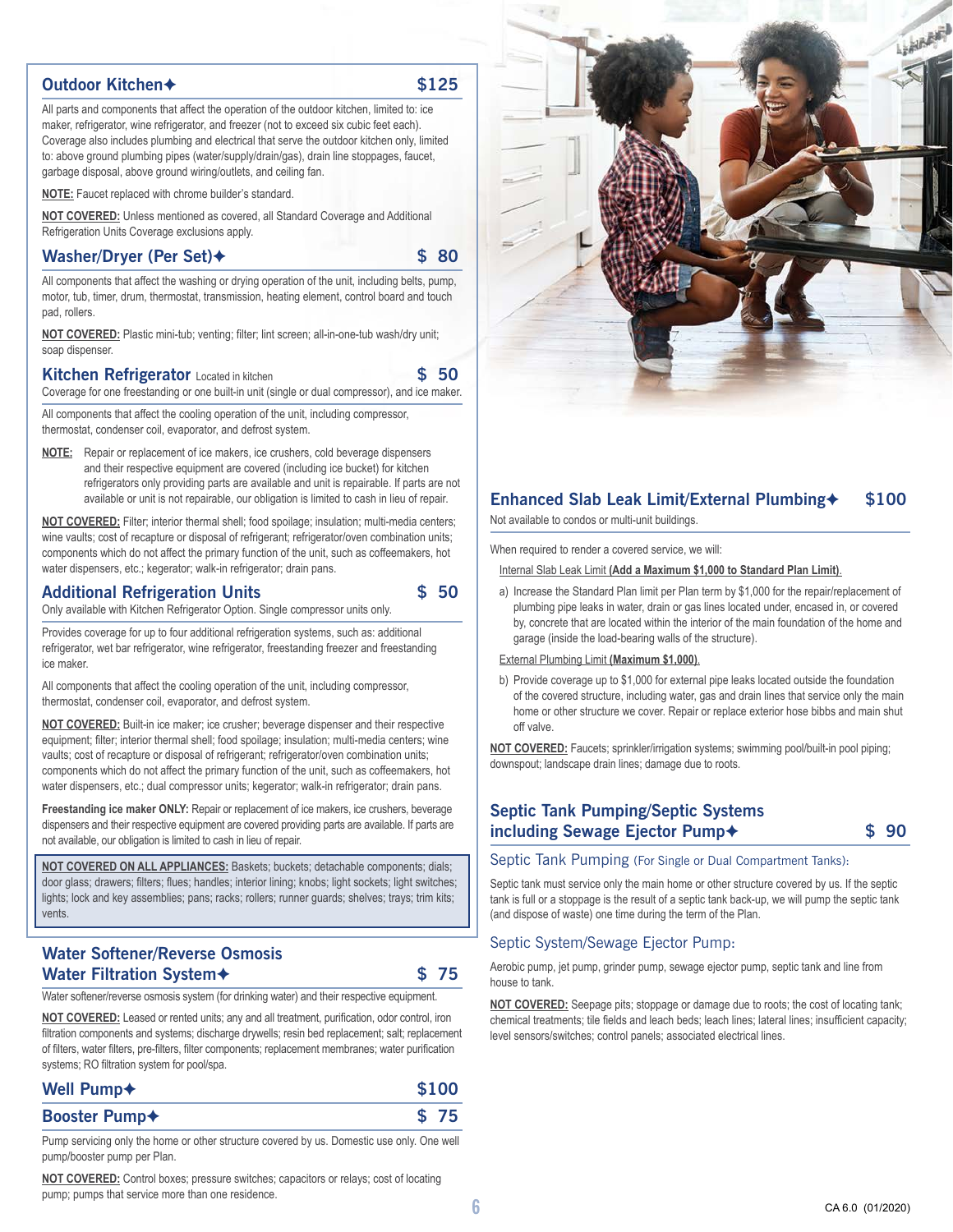### When You Need Us

It can be inconvenient when a home system or appliance unexpectedly breaks down. When you need service, we are here to provide you with a helping hand and peace of mind. Please take a few moments to become familiar with the Plan and keep it handy, as it will save you both time and money. This entire document explains all the terms and conditions of coverage, with distinct sections to make the Plan easy to understand and simple to use. If you have any questions about coverage, please visit **www.orhp.com** or contact us directly at **800.972.5985.**

**Review the "ABCs of Coverage"** to ensure your service issue is covered by the Plan. In accordance with the terms and conditions of the Plan, we will perform services, and repair or replace components, systems and appliances mentioned as covered; we exclude all others. Coverage is subject to limitations.

We will provide service for covered systems or appliances that malfunction, and are reported, during the term of the Plan that:

- **A)** Are installed for diagnosis and located within the interior of the main foundation of the home and garage (inside the load-bearing walls of the structure). Systems or appliances located on the exterior or outside of the home (including porch, patio, etc.) are not covered with the exception of items marked with a  $\blacklozenge$ ,
- **B)** Were correctly installed and working properly on the effective date of the Plan, and
- **C)** Have become inoperable due to normal wear and use (including rust, corrosion, and chemical or sediment build-up), after the effective date of coverage. Pre-existing conditions are not covered.

Coverage may apply to a malfunction which existed at the effective date/transfer of ownership (excludes renewal and non-real estate transaction customers) if, at that time, 1) the malfunction was unknown to the home seller, agent, buyer, or home inspector, 2) the malfunction was undetectable and would not have been detectable by visual inspection or simple mechanical test. A visual inspection of the covered item verifies that it appears structurally intact and without damage or missing parts that would indicate inoperability. A simple mechanical test consists of turning the unit on and off, verifying the unit operates without irregular sounds, smoke or other abnormal outcome.

#### **For Service: Place service requests online at www.orhp.com** or call us at **800.972.5985**

- ✓ We accept service requests 24 hours a day, 365 days a year.
- ✓ We require you to contact us so we may have the opportunity to select a Service Provider.
- ✓ **We will not reimburse you for services performed without our prior authorization.**

When you place a service request, we will notify an **INDEPENDENT CONTRACTOR**  (Service Provider - who is not an agent or employee of the company) who will contact you directly to schedule a mutually convenient appointment during normal business hours. Under normal circumstances, our service effort will be initiated within 48 hours. Throughout the service effort, we urge you to take reasonable measures to prevent secondary damage (e.g., turning off water to the home in the case of a major pipe leak).

In cases of **EMERGENCY**, we will make reasonable efforts to expedite service, including initiating our service effort within 24 hours. An emergency is defined as a service issue resulting in 1) No electricity, gas, water or toilet facilities to the entire home; 2) A condition that immediately endangers health and safety; 3) A condition that interferes with healthcare support of occupants; and/or 4) A system malfunction that is causing ongoing damage to the home. Other conditions may, at our discretion, be considered an emergency. If you should request non-emergency service outside of normal business hours, you will be responsible for additional fees, including overtime.

If you experience any difficulties during the service process, you can contact the Service Provider or us directly for assistance.

You are responsible to pay a **TRADE (SERVICE) CALL FEE (TCF)** when the Service Provider arrives at your home. The TCF (or the actual cost of service, whichever is less) is due for each dispatched service request by trade (plumbing, electrical, appliance, heating/air conditioning, etc.). Service work is guaranteed for 30 days. The TCF is due whether service is covered or denied. Essentially, when we incur a cost of service, you are responsible for a TCF. A TCF may be due if you fail to be present at the scheduled appointment time, if you cancel your request once the Service Provider is en route to your home, or you request a second opinion of the Service Provider's diagnosis. Failure to pay the TCF can result in suspension of coverage until such time as the proper fee is paid. At that time, coverage will be reinstated but the term will not be extended. You will be responsible for any fees incurred for collection efforts, if required. We will not respond to a new service request until all previous Trade Call Fees are paid.

To ensure you receive reputable and unbiased service, we have built an extensive network of **SERVICE PROVIDERS** who provide service to our Plan Holders at fair and reasonable rates. Our network, however, is not all inclusive for every trade, in every town, across the nation. For that reason, we may authorize you to contact an Independent Out-of-Network Contractor directly to obtain service.

When we request or authorize you to obtain an **INDEPENDENT OUT-OF-NETWORK CONTRACTOR** to perform diagnosis and/or service: 1) The Contractor should be qualified, licensed, and insured, and charge fair and reasonable rates for parts and service. 2) Once the technician is at the home, and prior to any services being rendered, you must call our Authorization Department with the technician's diagnosis and a breakdown of services required (including parts and labor). Covered repairs or replacements will be authorized if work can be completed at an agreed upon rate. 3) We will provide an Authorization Number for the covered services and dollar amount that we have authorized. Failure to contact us as outlined may result in denial of coverage. 4) Upon completion of the authorized services, the Contractor must provide you an itemized invoice for the authorized charges. 5) You must submit the itemized invoice, including the Authorization Number provided by us, for reimbursement. 6) A Trade Call Fee is due per trade, and will be deducted from any reimbursement provided. 7) You are expected to pay the Independent Out-of-Network Contractor directly for the services rendered and then submit the invoice to us for reimbursement. We accept invoices by fax (800.866.2488), post (P.O. Box 5017, San Ramon, CA 94583-0917) or email to: easyas123@orhp.com.

We have the sole right to determine whether a covered system, appliance or component will be repaired or replaced. We reserve the right to request or dispatch a second opinion at our expense. We are not responsible for non-covered work performed or non-covered costs.

We reserve the right to provide **CASH IN LIEU** of repair or replacement in the amount of our actual cost. Payment will be provided based on our negotiated rates with our Service Provider and/or Supplier network, which may be less than retail. We are not responsible for work performed once you accept cash in lieu of service. To ensure continued coverage of the system or appliance for which we provide a cash in lieu settlement, either during the current or future term of coverage between you and us, you must provide proof of repair or replacement that meets our reasonable satisfaction. You may send proof to ProofofRepair@orhp.com.

If we provide reimbursement or cash in lieu of service, our normal processing time, from date of receipt of invoice/your acceptance to the issuance of a check, is approximately two weeks.

Obligations under this Plan Contract are backed by the full faith and credit of Old Republic Home Protection, Co., Inc. Old Republic Home Protection, P.O. Box 5017, San Ramon, CA 94583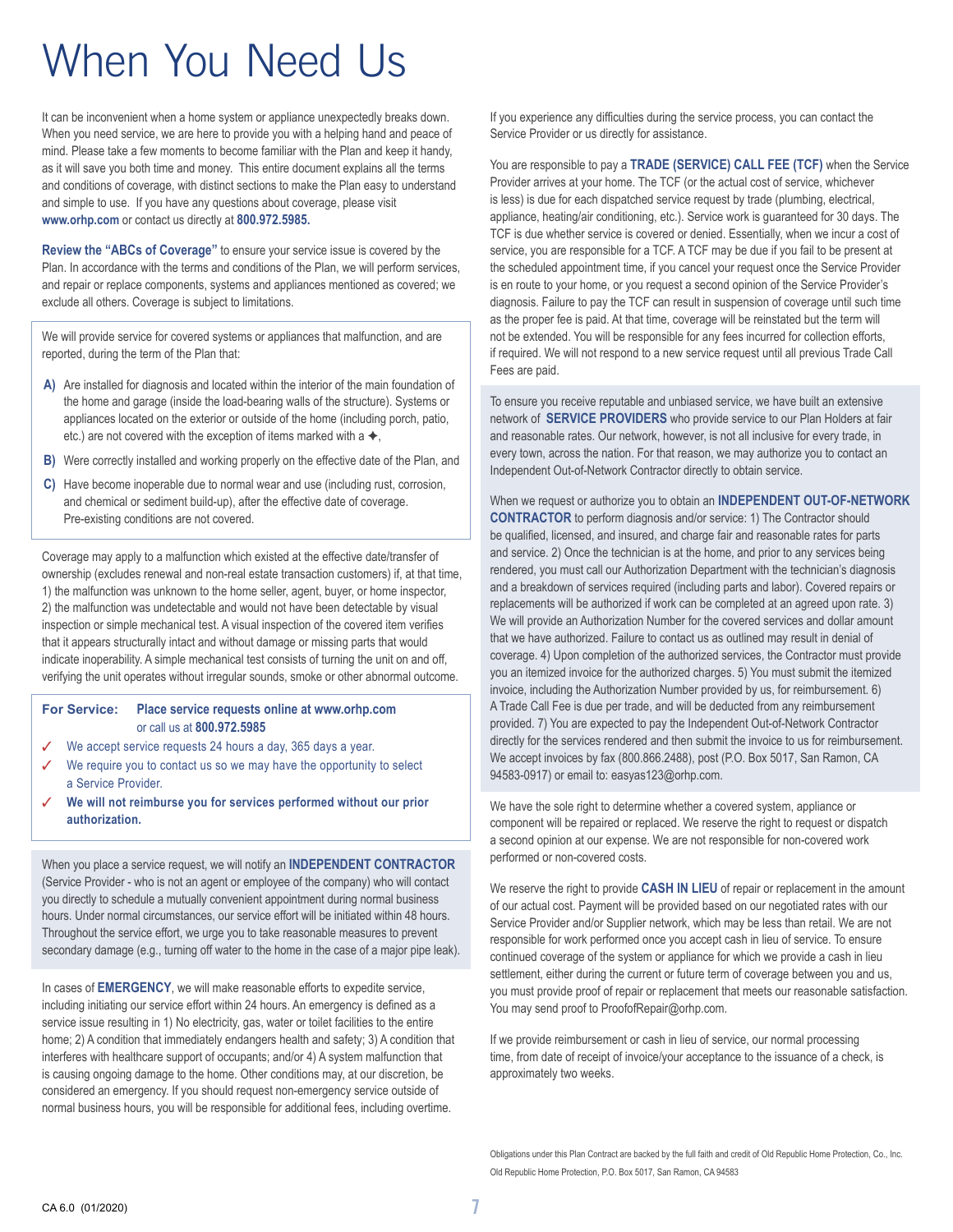### Limits of Liability

It is important that you understand the Plan coverage as well as its limitations, as it may affect the coverage that will be provided for any service requested.

This Plan Contract is intended to provide quality protection against the high cost of home repair. It is intended to help reduce the Plan Holder's out-of-pocket costs for covered services. Coverage is not all inclusive; there may be situations in which you will be responsible to pay additional costs for parts or services not covered by the Plan. In those situations, we will work with you to determine the best course of action to reasonably minimize your out-of-pocket costs.

#### **1. GENERAL LIMITATIONS. THIS PLAN DOES NOT COVER:**

- A. System or appliance repairs, replacements or upgrades required as a result of:
	- 1. A malfunction due to missing components or equipment;
	- 2. A malfunction due to lack of capacity of the existing system or appliance;
	- 3. A malfunction due to a system or appliance with mismatched components in terms of capacity or efficiency;\*
	- 4. Any federal, state, or local regulations or ordinances; utility regulations; building or zoning code.
- B. Routine maintenance or cleaning.
- C. Damage caused by people, pests, or pets.
- D. Missing components.
- E. Improper repair/installation/modification of the covered item.\*
- F. Any costs related to the repair or replacement of systems, appliances, or components covered, in whole or in part, by an existing manufacturer/ distributor/ or other warranty.\*\* *With purchase of 4-YR New Construction Plan: We provide coverage for labor and other specified costs for covered repairs/ replacement, but not for equipment or component costs covered by an existing manufacturer/distributor/other warranty.*
- G. Repair, replacement, installation, or modification of any covered system or component for which a manufacturer has issued a warning, recall, or other design flaw or determination of defect.
- H. Cosmetic or other defects that do not affect the functioning of the unit.
- I. Solar systems and components, including holding tanks.
- J. Electronic, computerized, pneumatic, energy, or manual management systems.
- K. Systems or appliances classified by the manufacturer as commercial, or commercial equipment modified for domestic use.
- L. Electrolysis.
- M. Outside or underground piping and components for geothermal and watersourced heat pumps, including well pumps and respective equipment.
- N. Matching dimensions, color, or brand. We are responsible for providing installation of equipment comparable in features (that affect the operation of the system or appliance), capacity, and efficiency only. If feature is no longer available, our obligation is limited to equivalent unit based on available existing features. We may install a lesser capacity unit (water heater, HVAC unit, etc.) if the projected output, recovery time, or efficiency of the replacement unit is equal to or greater than that of the existing unit being replaced.
- O. Systems and appliances that have no malfunction, that have not failed due to normal wear and use, or that are not installed for diagnosis.
- P. Services requested prior to the effective date of the coverage or after the expiration date of coverage.
- Q. Services requested for Optional Coverage not purchased, or for Options not available to Home Seller.
- R. Restocking and return shipping fees.

#### **2. PERMITS AND OTHER FEES:**

- A. You may be responsible for the payment of additional fees not covered according to the terms and conditions of the Plan. These fees may include, but are not limited to:
	- 1. The cost of permits and code upgrades.\*
	- 2. The cost to haul away components, systems, or appliances that have been replaced under the terms of coverage.\*
	- 3. The cost for cranes\* or other lifting equipment.
	- 4. The cost of construction, carpentry, or other modifications made necessary by existing or installing different equipment.\*\*
	- 5. Relocation of equipment.\*\*
	- 6. Costs related to refrigerant recapture, reclaim, and disposal.\*

#### **3. ACCESS:**

- A. When covered heating and plumbing service is performed, access will be provided through unobstructed walls, ceilings, and floors only. In that case, we will return access opening to a rough finish condition (concrete, mud, wire, drywall, plaster, and tape). We reserve the right to provide cash in lieu of repairs.
- B. We do not cover the restoration of any wall, ceiling, or floor coverings, cabinets, counter tops, tile, paint, or the like.
- C. We are not responsible for providing or closing access to covered items, except as noted above and in Coverage Plan Limits.
- D. We do not provide coverage to remove or install non-related systems, appliances, or equipment in order to render a covered repair or replacement.
- E. We do not excavate or backfill.

#### **4. GENERAL EXCLUSIONS:**

- A. This Plan does not cover services required as a result of:
	- 1. Accidents; water damage; failure due to power surge or overload; or structural damage or defect.
	- 2. Lightning; mud; earthquake; fire; flood; freezing; ice; snow; soil movement; wind; storms; or acts of nature.
- B. Except where noted, we do not pay for upgrades; components; equipment; or services required due to the incompatibility of the existing equipment with the replacement system; appliance; or component; or with new types of chemicals or material utilized to operate the replacement equipment. This includes without limitation, differences in technology; refrigerant requirements; or efficiency as mandated by federal, state or local governments. If upgrades are required, we cannot perform service until you complete corrective work. If additional costs are incurred in order to comply with regulations, we will not be responsible for the added expense.
- C. We reserve the right to repair systems and appliances with non-original manufacturer's parts, including rebuilt or refurbished parts.
- D. We do not pay, nor are we liable, for secondary or consequential loss or damage; personal or property loss or damage; or bodily injury of any kind.
- E. We are not responsible for a Service Provider's neglect or delay; or their failure to provide service, repair, or replacement; nor are we responsible for any delay in service, or failure to provide service, which may be caused by conditions beyond our control, such as, but not limited to, parts on order, labor difficulties, or weather.
- F. We do not pay for food spoilage; loss of income; utility bills; or living expenses.
- G. We are not responsible to perform service involving, providing disposal of, or remediation for, contaminants/hazardous/toxic materials, such as, but not limited to: asbestos; mold; sewage spills; or lead paint.
- H. We do not pay, nor are we liable, for any claim arising as a result of any pathogenic organism such as: bacteria; yeast; mildew; virus; rot or fungus; mold or their spores; mycotoxins; or other metabolic products. We are not, under any circumstances, responsible for:
	- 1. Diagnosis, repair, removal, or remediation of such substances;
	- 2. Damages resulting from such substances, even when caused by or related to a covered malfunction;
	- 3. Damages resulting from such substances, regardless of any event or cause that contributed in any sequence to damage or injury.

**<sup>\*</sup>Additional Coverage may be available with Ultimate Protection.** 

**<sup>\*\*</sup>Additional Coverage may be available with Platinum Protection.**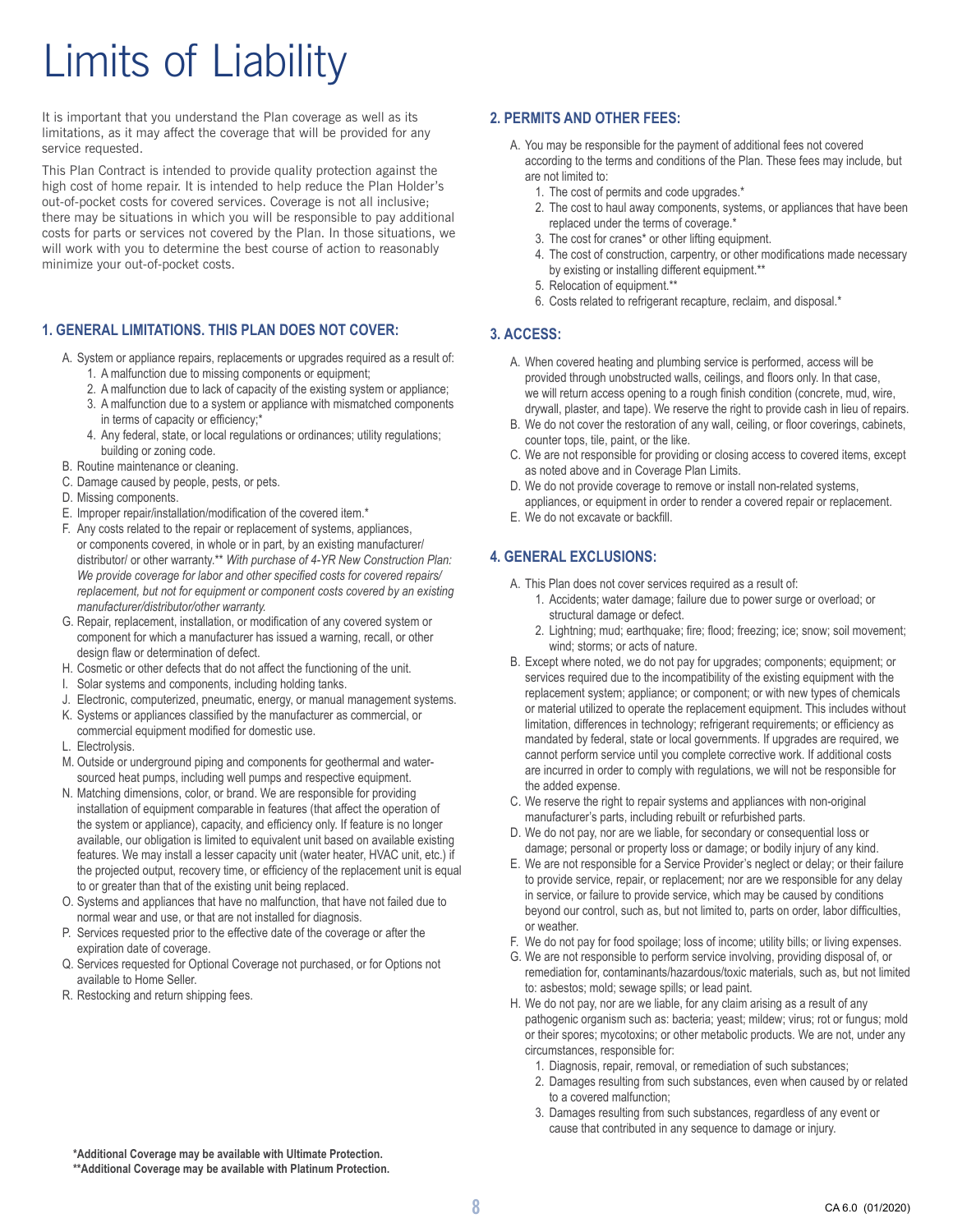# Things You Should Know

Coverage subject to Terms and Conditions of Coverage summarized herein, and will be contained in the Plan Contract to be mailed to Home Buyer upon payment of Plan fee.

**Please see Cancellation and Arbitration clause below.**

#### **Plan Effective Dates:**

Your Plan term (effective and expiration date) will be indicated on the Declaration of Coverage, mailed to you upon our receipt of payment.

We provide coverage for single family residential-use (including condominium, townhome, or mobile home) resale and new construction homes less than 5,000 sq. ft., unless amended by us prior to the effective date of coverage. Resale and new construction homes 5,000 sq. ft. or more, multiple units, mother-in-law-units, guest houses, casitas, and other structures are covered if appropriate fee is paid. Please call for quote. Coverage for homes 10,000 sq. ft. or more is not available. NOTE: Home Seller's Coverage is not available on homes 5,000 sq. ft. or more, multi-unit dwellings, guest houses, casitas, properties not going through a Real Estate transaction, for sale by owner properties, and lease-purchase properties.

This coverage is for **residential-use property only**. It does not cover commercial property or homes used as a business, such as: nursing/care homes, fraternity/sorority houses or day care centers.

If this Plan is for a duplex, triplex, or four-plex, then all units within the dwelling must be covered by an ORHP Plan for applicable coverage to apply to shared systems and appliances. For cost of Optional Coverage, multiply option cost by the number of units. Common grounds and facilities are excluded.

#### **Home Buyer's Coverage:**

Home Buyer's Coverage is effective for the term indicated on the Declaration of Coverage. Coverage is normally effective upon close of sale for a one-year term. Your Plan effective date and term may vary. **The Plan fee must be received within 14 days after close of sale.** If you take possession prior to close of sale (or obtain possession through rental or lease agreement), the Plan fee is due upon occupancy and coverage will begin upon receipt of Plan fee by ORHP. We offer a 60-day grace period from the close of sale during which you may add Optional Coverage. You must request and pay for Optional Coverage within the 60-day grace period or it shall be conclusively presumed that you do not wish to add additional Optional Coverage. Upon receipt of additional Plan fee, an updated Declaration of Coverage will be issued to confirm the coverage provided. Optional Coverage not selected will be unavailable at time of renewal.

**Home Seller's Coverage** (for listing/closing period):

**Seller's coverage is available only in conjunction with the purchase of coverage for Home Buyer.** Coverage becomes effective the day the application is received by us, and continues until the expiration of the initial listing period (up to 180 days), close of sale, or listing termination; whichever occurs first. Should close of sale not occur in the 180-day period, we may, at our sole discretion, extend the seller's coverage period. **Pre-existing conditions are not covered for the Home Seller.** Known defects of covered items found at the time of home inspection are excluded from coverage until proof of repair or replacement is received by us. You may send proof to ProofofRepair@orhp.com.

#### **For homes not going through a Real Estate transaction:**

Plans are normally purchased as part of a Real Estate transaction. If you are not involved in a resale transaction, Plan fees, terms or coverage may vary. Please call for a quote. Coverage is effective 30 days following receipt of payment by us. The effective date will be confirmed on the Declaration of Coverage. Optional Coverage cannot be added after the initial payment of Plan fee. **Pre-existing conditions are not covered for homes not going through a real estate transaction.**

#### **Renewals:**

The Plan will be renewed at our discretion. If your Plan is eligible for renewal, we will notify you of the Plan fee and terms of renewal approximately 60 days prior to expiration of coverage. To ensure there is no lapse of coverage, payment must be received prior to Plan expiration. Plan fees may increase upon renewal.

We also offer the convenience of automatic renewal. When you select automatic renewal, you authorize us to continue to charge your credit card on file, which ensures your coverage automatically renews. If you would like to change your payment preference, or remove the automatic renewal provision, just contact us at 800.445.6999.

#### **Transfer by Plan Holder:**

This Plan is transferable to a new owner. In that event, please notify us.

**Cancellation:** This Plan is non-cancelable, except for 1) nonpayment of fees; 2) fraud or misrepresentation of facts material to the Plan or a request for service thereunder; 3) upon mutual agreement between you and ORHP; or 4) if you harm or threaten the safety or well-being of ORHP, any employee of ORHP, a Service Provider, or any property of ORHP or of the Service Provider. If Plan is cancelled, you shall be entitled to a pro-rata refund of the paid Plan fee for the unexpired term less service cost incurred and a \$50 processing fee. If a refund calculation results in you owing us for services rendered, we will bill you the net amount due or the unpaid Plan Contract fee, whichever is less.

**Arbitration:** By entering into this Agreement the parties agree and acknowledge that all disputes they have that involve us, or arise out of actions that we did or did not take, shall be arbitrated as set forth herein as long as the claim is in excess of the applicable small claims court jurisdictional limit. *The parties further agree that they are giving up the right to a jury trial, and the right to participate in any class action, private attorney general action, or other representative or consolidated action, including any class arbitration or consolidated arbitration proceeding.*

All disputes or claims between the parties arising out of the agreement or the parties' relationship shall be settled as follows:

- 1) Small claims court; for claims within the applicable small claims court jurisdictional limit, or
- 2) Final and binding arbitration held in the county of the covered property address (or other location mutually agreed upon by both parties) for claims in excess of the Small Claims Court jurisdictional limit.

The arbitration shall be conducted by the American Arbitration Association pursuant to its rules for consumer disputes. Copies of the AAA Rules and forms can be located at www.adr.org, or by calling 800.778.7879. The Company agrees to pay the initial filing fee if the customer cannot afford to pay the fee or to reimburse the customer for filing fees unless the arbitrator determines that the claim is frivolous.

The parties expressly agree that this Agreement and this arbitration provision involve and concern interstate commerce and are governed by the provisions of the Federal Arbitration Act (9 U.S.C. § 1, et seq.) to the exclusion of any different or inconsistent state or local law, ordinance or judicial rule.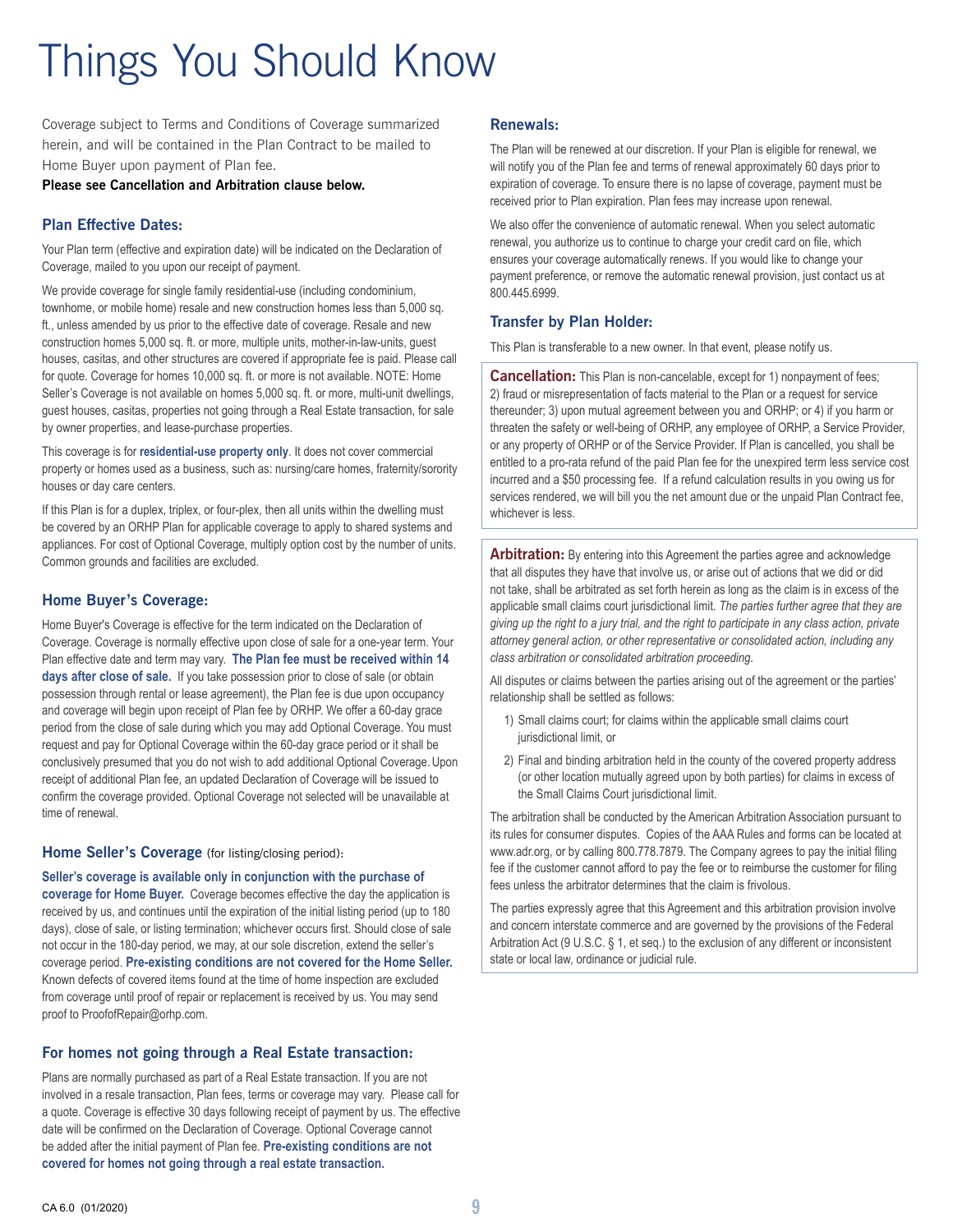#### $\star^{\star\star\star}$ **LD REPUBLIC HOME PROTECTION** O  $\star_{\star\star\star}\star$

#### Please give your client a sample Plan Contract. Plan #\_

Select Plan Coverage (Choose One) COVERAGE IS FOR HOMES LESS THAN 5,000 SQ. FT. FOR HOMES 5,000 SQ. FT. OR MORE, PLEASE CALL FOR QUOTE OR VISIT US ONLINE AT WWW.ORHP.COM.

### **HOME SELLER/BUYER COVERAGE**

| <b>Standard Coverage for Home Buyer</b><br>$\Box$ Single Family Home<br>□ Condo/Townhome/Mobile Home                                             | \$305<br>\$270               |
|--------------------------------------------------------------------------------------------------------------------------------------------------|------------------------------|
| <b>Standard Coverage for Home Seller</b><br>$\Box$ Single Family Home<br>□ Condo/Townhome/Mobile Home                                            | $84¢$ /day<br>$74¢$ /day     |
| <b>Ultimate Protection for Home Buyer</b><br>No A/C? Swap for Kitchen Refrigerator!<br>$\Box$ Single Family Home                                 | \$435                        |
| □ Condo/Townhome/Mobile Home                                                                                                                     | \$380                        |
| <b>Ultimate Protection for Home Seller</b><br>$\Box$ Single Family Home<br>□ Condo/Townhome/Mobile Home                                          | $$1.19$ /day<br>$$1.04$ /day |
| <b>Ultimate Protection for Home Buyer</b><br>With Washer/Dryer/Kitchen Refrigerator<br>$\Box$ Single Family Home<br>□ Condo/Townhome/Mobile Home | \$525<br>\$460               |
| <b>UAME DIIVED CAVEDACE</b>                                                                                                                      |                              |

#### **HOME BUYER COVERAGE**

| <b>Platinum Protection</b> |                                               | \$550                 |       |
|----------------------------|-----------------------------------------------|-----------------------|-------|
|                            | $\Box$ With Washer/Dryer/Kitchen Refrigerator |                       | \$630 |
| Multi-units                |                                               |                       |       |
| $\Box$ Duplex-\$425        | $\Box$ Triplex-\$620                          | $\Box$ Fourplex-\$825 |       |

#### **Multi-units with Ultimate Protection**

| <b>IVIGHTUILLE WILLI OILIIIQLE I IULECHUI</b> |                      |                         |
|-----------------------------------------------|----------------------|-------------------------|
| $\Box$ Duplex-\$600                           | $\Box$ Triplex-\$800 | $\Box$ Fourplex-\$1,000 |

| $\Box$ New Construction (Years 1-4 or 2-5)         | \$455 |
|----------------------------------------------------|-------|
| $\Box$ With Ultimate Protection (Years 1-4 or 2-5) | \$585 |

#### **HOME BUYER'S OPTIONS**

To determine Optional Coverage cost for multiple unit buildings, multiply option cost by the number of units.

| □ Air Conditioner/Cooler (Electric)<br>□ Pre-Season HVAC Tune-up                                                                   | \$<br>80<br>\$<br>25 |
|------------------------------------------------------------------------------------------------------------------------------------|----------------------|
| □ Swimming Pool/Spa Equipment includes<br>Salt Water Circuit Board and Cell<br>(No additional charge if separate equipment)        | \$170                |
| $\Box$ Ornamental Fountain                                                                                                         | \$100                |
| $\Box$ Solar Pool/Spa Components<br>(Only available with Pool/Spa Equipment Coverage)                                              | \$250                |
| $\Box$ Solar Hot Water System                                                                                                      | \$250                |
| $\Box$ Limited Roof Leak Repair                                                                                                    | \$100                |
| □ Outdoor Kitchen                                                                                                                  | \$125                |
| □ Washer/Dryer (Per Set)                                                                                                           | \$ 80                |
| $\Box$ Washer/Dryer/Kitchen Refrigerator                                                                                           | \$120                |
| $\Box$ Kitchen Refrigerator                                                                                                        | \$50                 |
| $\Box$ Additional Refrigeration (four units total)<br>(Only available with Kitchen Refrigerator Option)                            | \$50                 |
| $\Box$ Water Softener/Reverse Osmosis Water Filtration System                                                                      | 75<br>\$             |
| $\Box$ Well Pump                                                                                                                   | \$100                |
| Booster Pump                                                                                                                       | \$75                 |
| Enhanced Slab Leak Limit/External Plumbing                                                                                         | \$100                |
| $\Box$ Septic Tank Pumping/Septic System/Sewage Ejector Pump<br>Guest Home/Casita – With Ultimate Protection (Up to 2,500 sq. ft.) | \$90                 |
| $\Box$ Under 750 sq. ft.                                                                                                           | \$220                |
| □ 750 sq. ft. - 2,500 sq. ft.<br>For optional coverage, add pricing indicated above.                                               | \$330                |
| <b>PLAN TOTAL</b> Due at Close of Sale                                                                                             | \$                   |

### **APPLICATION – ORDER TODAY!**

**Internet:** www.orhp.com | **Phone:** 800.445.6999 | **Fax:** 800.866.2488 **Mail:** P.O. Box 5017, San Ramon, CA 94583-0917

#### Covered Property

| Home Buyer/Seller Information               |                                                                                                                                                                                                                                                                                                                                                                    |
|---------------------------------------------|--------------------------------------------------------------------------------------------------------------------------------------------------------------------------------------------------------------------------------------------------------------------------------------------------------------------------------------------------------------------|
|                                             |                                                                                                                                                                                                                                                                                                                                                                    |
|                                             |                                                                                                                                                                                                                                                                                                                                                                    |
| Phone $# ($                                 | $\begin{picture}(150,10) \put(0,0){\vector(1,0){100}} \put(15,0){\vector(1,0){100}} \put(15,0){\vector(1,0){100}} \put(15,0){\vector(1,0){100}} \put(15,0){\vector(1,0){100}} \put(15,0){\vector(1,0){100}} \put(15,0){\vector(1,0){100}} \put(15,0){\vector(1,0){100}} \put(15,0){\vector(1,0){100}} \put(15,0){\vector(1,0){100}} \put(15,0){\vector(1,0){100}}$ |
|                                             | Buyer Email <b>Supervisor</b> Contract Contract Contract Contract Contract Contract Contract Contract Contract Contract Contract Contract Contract Contract Contract Contract Contract Contract Contract Contract Contract Contract                                                                                                                                |
|                                             |                                                                                                                                                                                                                                                                                                                                                                    |
|                                             |                                                                                                                                                                                                                                                                                                                                                                    |
| <b>Agent/Closing Information</b>            |                                                                                                                                                                                                                                                                                                                                                                    |
|                                             | Initiating Agent Information $\Box$ Seller's Agent $\Box$ Buyer's Agent                                                                                                                                                                                                                                                                                            |
|                                             |                                                                                                                                                                                                                                                                                                                                                                    |
|                                             | RE Company Name ______________________________City _____________________________                                                                                                                                                                                                                                                                                   |
|                                             |                                                                                                                                                                                                                                                                                                                                                                    |
|                                             |                                                                                                                                                                                                                                                                                                                                                                    |
| <b>Cooperating Agent Information</b>        |                                                                                                                                                                                                                                                                                                                                                                    |
|                                             |                                                                                                                                                                                                                                                                                                                                                                    |
|                                             | RE Company Name ___________________________City ________________________________                                                                                                                                                                                                                                                                                   |
|                                             |                                                                                                                                                                                                                                                                                                                                                                    |
|                                             |                                                                                                                                                                                                                                                                                                                                                                    |
| <b>Closing Company Information</b>          |                                                                                                                                                                                                                                                                                                                                                                    |
|                                             | Closing Company Name_________________________City ______________________________                                                                                                                                                                                                                                                                                   |
|                                             | Officer <b>and the contract of the contract of the contract of the contract of the contract of the contract of the contract of the contract of the contract of the contract of the contract of the contract of the contract of t</b>                                                                                                                               |
|                                             |                                                                                                                                                                                                                                                                                                                                                                    |
|                                             |                                                                                                                                                                                                                                                                                                                                                                    |
|                                             |                                                                                                                                                                                                                                                                                                                                                                    |
| Acknowledgement                             |                                                                                                                                                                                                                                                                                                                                                                    |
| I desire:                                   |                                                                                                                                                                                                                                                                                                                                                                    |
| □ Coverage as indicated.                    |                                                                                                                                                                                                                                                                                                                                                                    |
| $\Box$ To decline the benefits of coverage. |                                                                                                                                                                                                                                                                                                                                                                    |
|                                             | $\Box$ To decline the Optional Coverage benefits of:                                                                                                                                                                                                                                                                                                               |
|                                             |                                                                                                                                                                                                                                                                                                                                                                    |
| their client's best interest.               | I agree not to hold the above real estate company, broker, and/or agents liable for<br>the repair/replacement of a system or appliance that would have been covered by<br>this Plan. The real estate agent offering this Plan does so as a service to protect                                                                                                      |
|                                             |                                                                                                                                                                                                                                                                                                                                                                    |
| I also acknowledge that:                    |                                                                                                                                                                                                                                                                                                                                                                    |
| Plan fee.                                   | 1) The terms of our Agreement, and the coverage I will receive, will be governed<br>by a Plan Contract that will be mailed to the Home Buyer upon receipt of the                                                                                                                                                                                                   |
|                                             | 2) Coverage is not all inclusive; and contains specific exclusions and limitations.<br>3) I have read and accept the terms of cancellation and arbitration stated herein.                                                                                                                                                                                          |